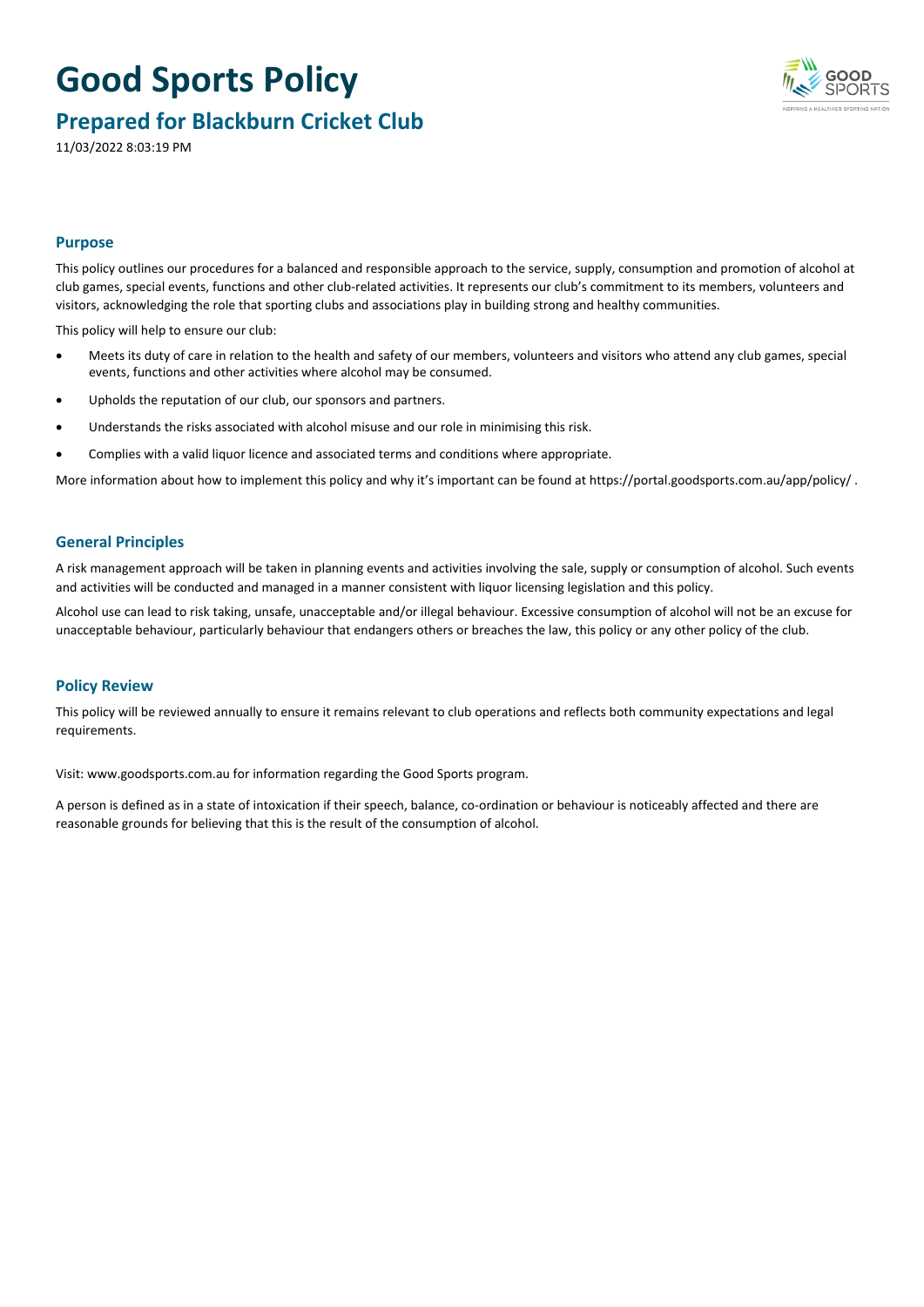## **Prepared for Blackburn Cricket Club**

11/03/2022 8:03:19 PM



### **Alcohol**

- Our club will ensure that servers of alcohol will not consume alcohol when on duty.
- Our club recognises that not all club members may drink alcohol. Our club will ensure that water is provided free of charge.
- Our club actively encourages the sale of at least one low-alcohol and four non-alcoholic drink options and ensures they are priced at least 10% cheaper than the cheapest full-strength drink. Healthy drink options will be provided, where possible.
- Our club actively encourages the sale of non-alcoholic drinks that are at least 10% cheaper than full-strength alcoholic drinks.
- Excessive or rapid consumption of alcohol is not encouraged. This means we do not conduct happy hours at our club.
- Excessive or rapid consumption of alcohol is not encouraged. This means we do not conduct cheap drink promotions.
- Excessive or rapid consumption of alcohol is not encouraged. This means we do not conduct drinking competitions.
- Our club will encourage safe celebrations and events by not conducting 'all you can drink' functions.
- Our club will encourage safe celebrations and events by not providing alcohol-only drink vouchers for functions.
- The service of double measures of spirits is discouraged.
- Substantial food (requiring preparation and/or heating) will be available when alcohol is available. Healthy food options will be provided, where possible.

### **Drugs**

- Club provides an opportunity for coaches, officials, members and volunteers to be educated about illegal drugs through the Good Sports online illegal drugs learning module.
- Our club clearly sets out the responsibilities the club committee and individuals have for handling illegal drugs in the club setting.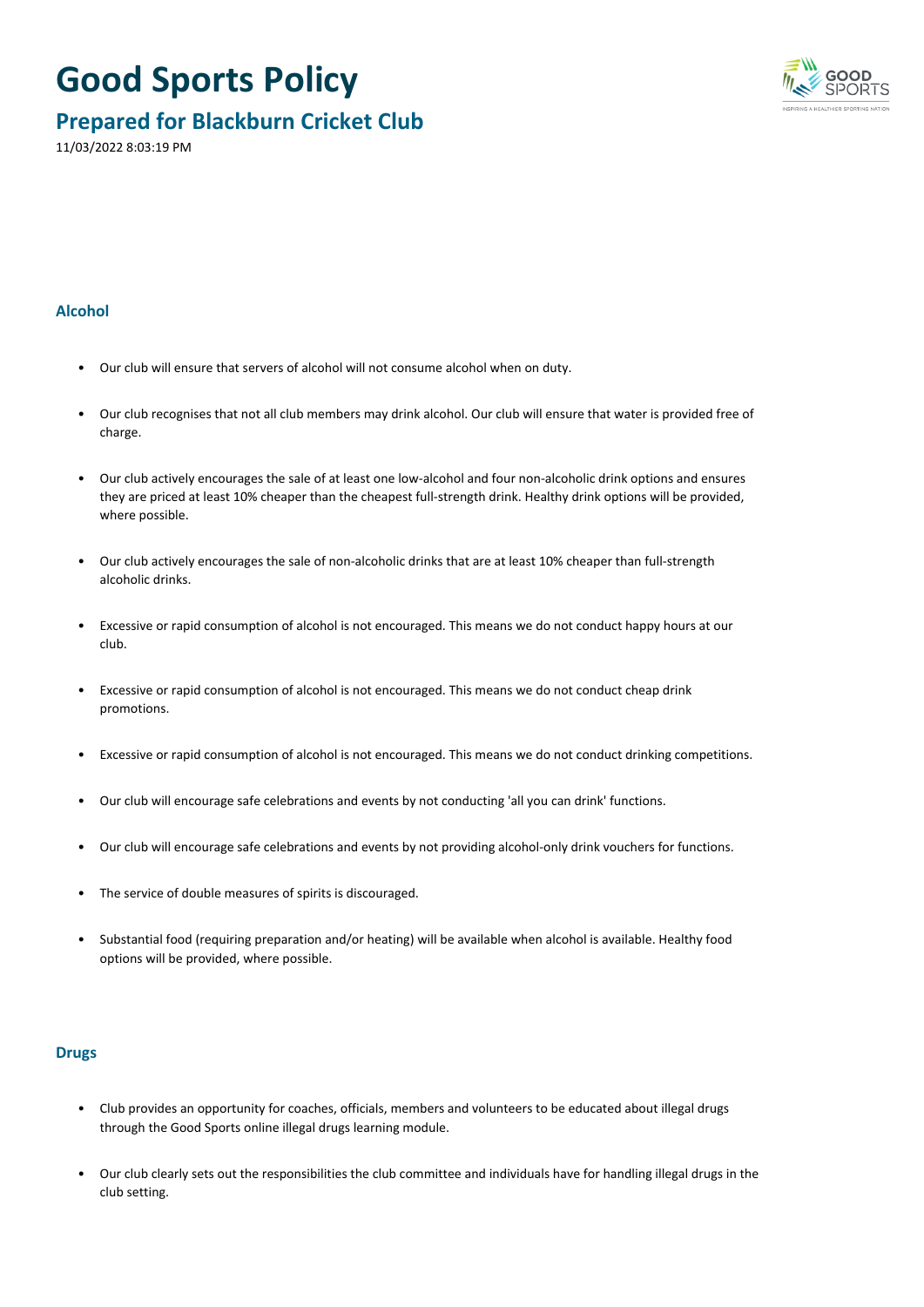## **Prepared for Blackburn Cricket Club**



11/03/2022 8:03:19 PM

### **Education**

- Our club will provide an opportunity for coaches, officials, members and volunteers to be educated about the risks and harms associated with alcohol.
- The club provides an opportunity for coaches, officials, members and volunteers to be educated about mental health in a club setting by accessing the Good Sports online mental health learning module.
- Our club clearly displays the contact information for the ADF Drug Information Line. Our club will also promote additional services that are available to members to deal with drug-related issues (e.g. local community health provider such as GPs).
- Our club will promote mental health materials from reputable mental health organisations within the club.

### **Leading by example**

- Our club will avoid providing awards (e.g. at end of season presentations) and fundraising prizes that have an emphasis on alcohol as a reward.
- Our club does not consume alcohol at junior games, events, functions or activities.
- Our club does not permit alcohol supply or consumption during junior events or presentations.
- Our club does not permit the drinking of alcohol in the club change-rooms when members of junior teams are present.
- Our club does not permit the drinking of alcohol in the club change-rooms when people under the age of 18 are present, including underage players in senior teams.
- Alcohol brands and products will not be advertised by the junior club and will not be placed on junior apparel.
- Our club is committed to creating a safe, respectful and positive club environment where players, officials, members and families can thrive. Accordingly, all parents of junior players and visitors are required to:
	- Respect the referee's decisions don't complain or argue about decisions during or after a game.
	- Encourage players to play by the rules and to respect opposition players and officials
	- Never ridicule or scorn a player for making a mistake respect their efforts
	- Condemn all violent or illegal acts, whether by players, coaches, officials, parents or spectators
	- Understand that sport is part of a total life experience, and the benefits of involvement go far beyond the final score of a game
	- Participate in positive cheering that encourages the players in the team you are supporting; not engaging in any cheering that taunts or intimidates opponents, their fans or officials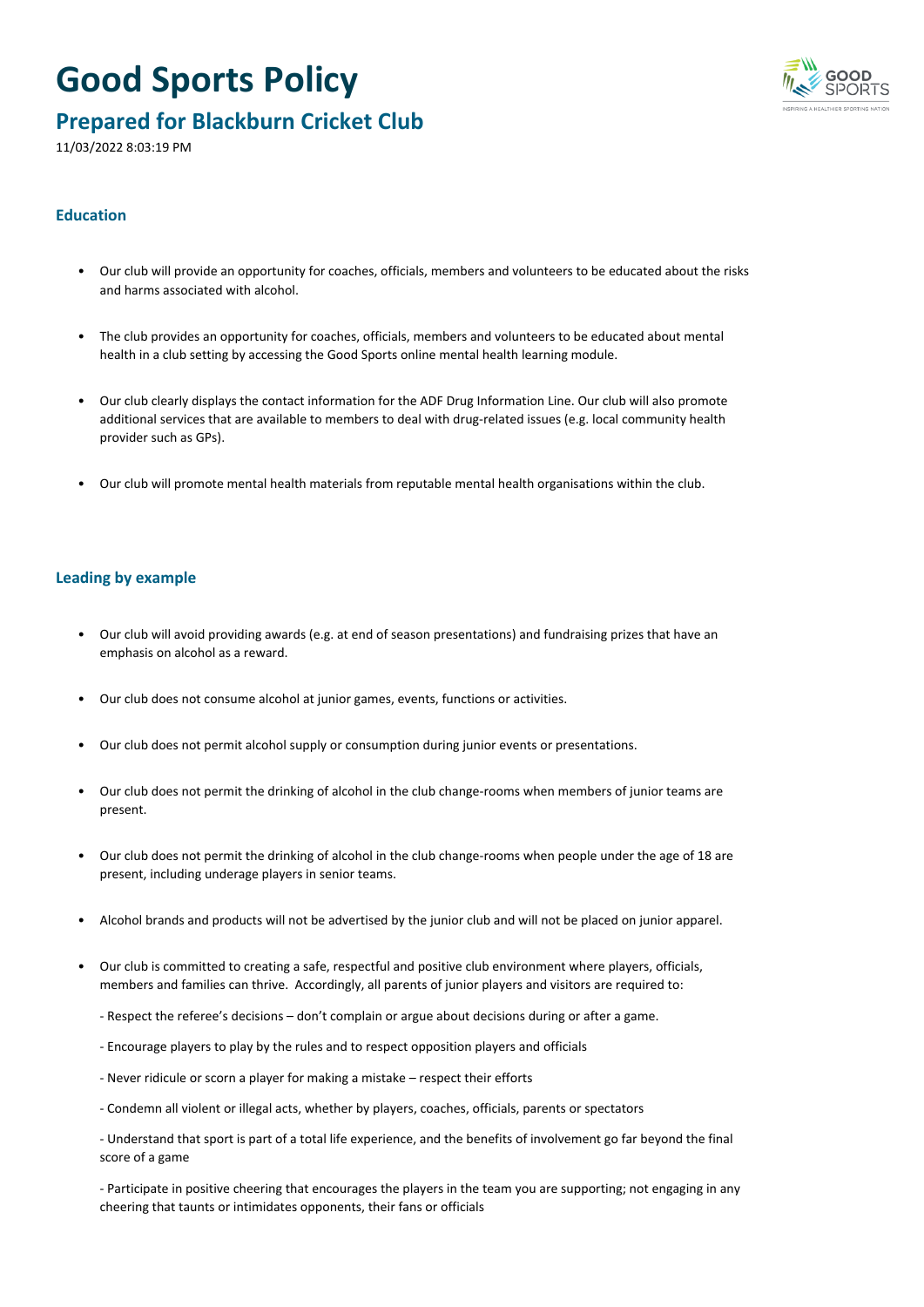## **Prepared for Blackburn Cricket Club**



11/03/2022 8:03:19 PM

- Remember that children participate for their own enjoyment, not yours
- Follow the directions of the Ground Manager and/or other duty officials at all times
- Never arrive at a game under the influence of alcohol
- Not use unsportsmanlike language, harass others or behave aggressively

- Parents, associate members or others who have agreed to abide by our club's Code of Conduct and policies, including this Policy, who have behaved inappropriately, may face disciplinary action.

- Whilst engaging in club activities, members, volunteers and visitors will not post images on social media of themselves or others drinking alcohol irresponsibly at club-related activities.
- When promoting events the club will adopt the practices of safe celebrations by:
	- Not overemphasising the availability of alcohol or referring to the amount of alcohol available
	- Not encouraging rapid drinking or excessive drinking
	- Giving equal reference to the availability of non-alcoholic drinks
	- Displaying a clear start and finish time for the function
	- Including a safe transport message, where possible and relevant.
- Our club will monitor and ensure any club trips, particularly end of season player trips, strictly adhere to responsible behaviour and alcohol consumption in accordance with the principles of this policy and the values of the club.
- Our club recognises that driving under the influence of alcohol and/or drugs is hazardous to individuals and the wider community. Accordingly, we ask that all attendees at our functions plan their transport requirements to ensure they arrive home safely and prevent driving under the influence of alcohol.

#### **Licencing requirements**

- Our club will ensure that a current and appropriate liquor licence is maintained, and will comply with our Liquor licence requirements and all applicable local by-laws.
- The club will comply with its' liquor licence requirements and all applicable local by-laws.
- Our club will ensure that alcohol is only served during the times specified in our liquor licence.
- Our club will ensure that only people aged 18 years or older serve alcohol.
- Alcohol will not be served to persons aged under 18 years.

Bar servers and committee members will ask for proof of age for anyone who looks 25 years old or younger.

Only photo ID's will be accepted as 'proof of age'.

• Intoxicated people are not permitted to enter/stay in the club, and they are supported to get home safely.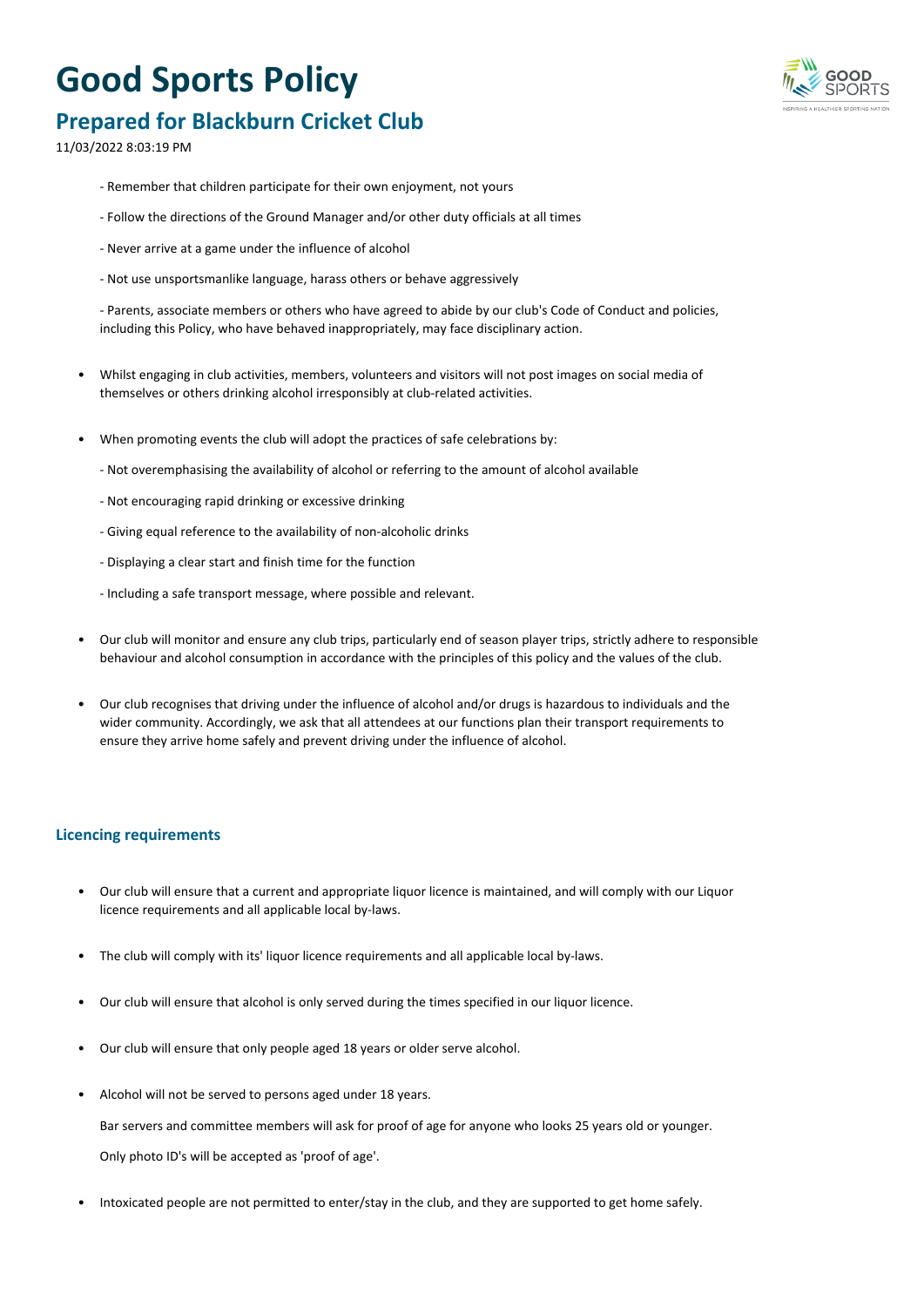

### **Prepared for Blackburn Cricket Club**

11/03/2022 8:03:19 PM

- Servers will follow Responsible Service of Alcohol training procedures when refusing service to an intoxicated person.
- If a person becomes intoxicated (and is not putting other people at risk with their behaviour) the person will not be served alcohol but will be provided with water and options for safe transport home from our club, where available.

If a person becomes intoxicated (and is putting other people at risk due to their behaviour) the person will be asked to leave our club premises immediately and offered safe transport options, where available. Police may also be contacted to remove the person, if required.

- Our club will ensure only Responsible Service of Alcohol (RSA) trained bar servers with current accreditations will serve alcohol.
- Our club will ensure an incident register will be maintained (at the bar/canteen) and any alcohol-related incidents will be recorded on the register.

#### **Process**

• Whilst engaging in club activities, members, volunteers and visitors:

- Will accept responsibility for their own behaviour, and take a responsible approach and use good judgment when alcohol is available

- Will encourage and assist others to use good judgment when alcohol is available
- Will not compete, train, coach or officiate if affected by alcohol
- Will not provide, encourage or allow people aged under 18 years to consume alcohol

- Will not participate, pressure anyone or encourage excessive or rapid consumption of alcohol (including drinking competitions)

- Will not provide alcohol only as an award to a player or official for any reason

- Will not post images on social media of themselves or others drinking alcohol irresponsibly at club-related activities.

• Club committee members will uphold this policy and any non-compliance, particularly in regard to Licencing Laws, will be handled according to the following process:

- Explanation of the policy to the person/people concerned, including identification of the section of policy not being complied with

- Continued non-compliance with the policy should be handled by at least two committee members who will use their discretion as to the action taken, which may include asking the person/ people to leave the facilities or function.

- All contact with the media related to an alcohol or drug-related allegation or incident within its jurisdiction will be managed by the club's official spokesperson.
- Our club has an action plan/incident management process in place that covers our reaction and response to alcohol related incidents, illegal drugs found on club premises and mental health incidents.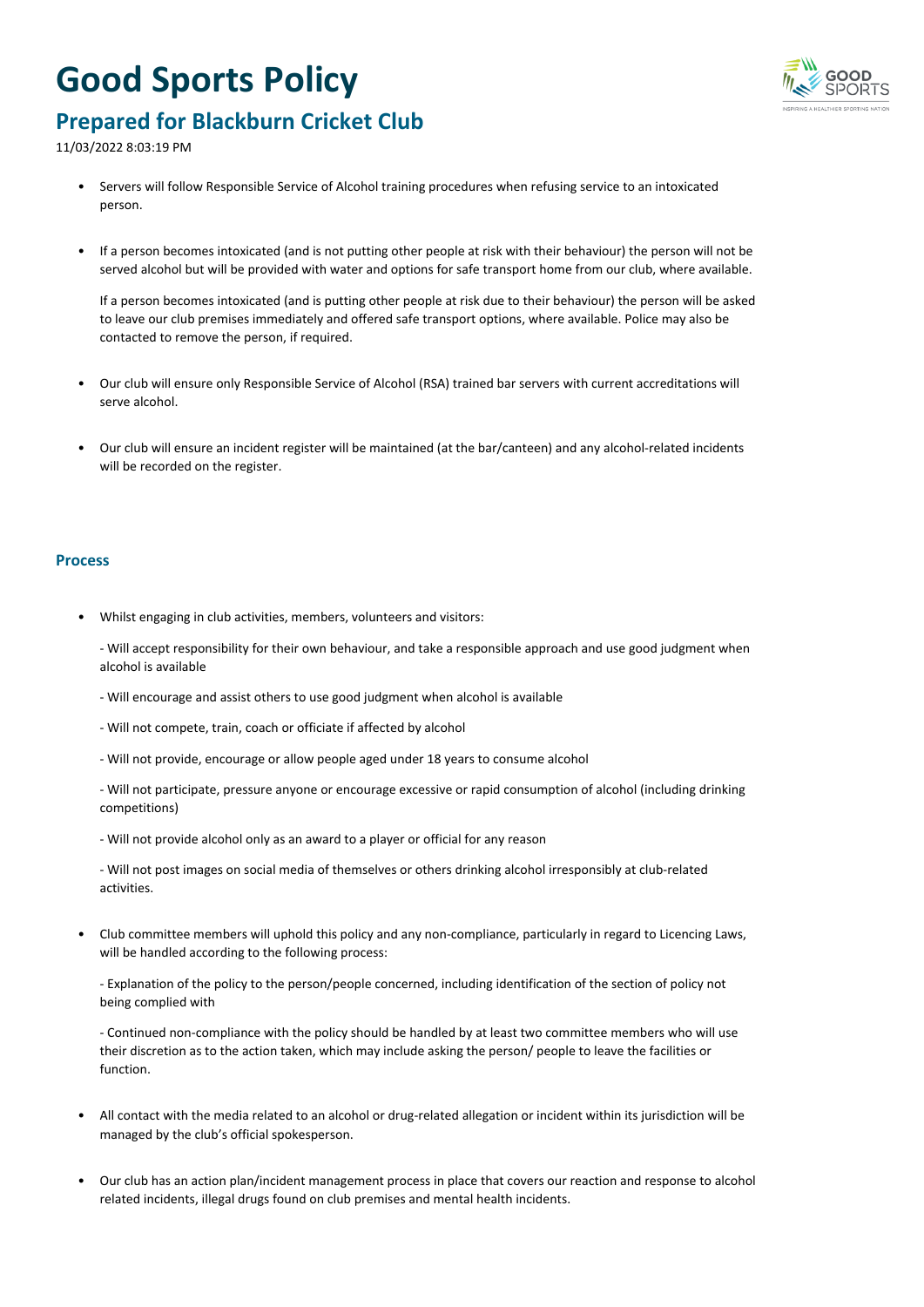### **Prepared for Blackburn Cricket Club**



11/03/2022 8:03:19 PM

### **Promotion & perception**

• Our club will:

- Ensure this policy is easily accessible and will promote it via [our website, newsletters, social media, announcements during events and functions].

- Educate members, volunteers and visitors about our policy and the benefits of having such a policy.
- Pursue non-alcohol sponsorship and revenue sources.

- Actively demonstrate its attitude relating to the responsible use of alcohol and other drugs and promote positive messages through its social media platforms.

Actively participate in the Alcohol and Drug Foundation's Good Sports program with an ongoing priority to [achieve/maintain] the highest Good Sports accreditation.

- Our club will ensure this policy is easily accessible and will promote it via our website, newsletters, social media, announcements during events and functions.
- Our club will ensure Good Sports merchandise (such as posters, equipment or certificates) is on display at our club, or we'll ensure we make Good Sports-related social media posts or website announcements where merchandise display isn't possible.
- Our club will ensure that all committee members are aware of the importance of endorsing our Good Sports policy and promoting it to members.
- Our club will aim to promote our involvement in Good Sports during one event throughout the year.
- Whilst engaging in club activities, members, volunteers and visitors will not compete, train, coach or officiate if affected by alcohol.

### **Tobacco**

- Our club requires the following areas of the club's [facility/sporting ground] to be smoke-free:
	- All indoor areas
	- All outdoor playing/training areas
	- All spectator areas (standing and seated, covered and uncovered)
	- All canteen, catering, eating and drinking areas
- Smoke-free areas will be signed (where possible) and promoted in club materials. A designated smoking permitted area is available.